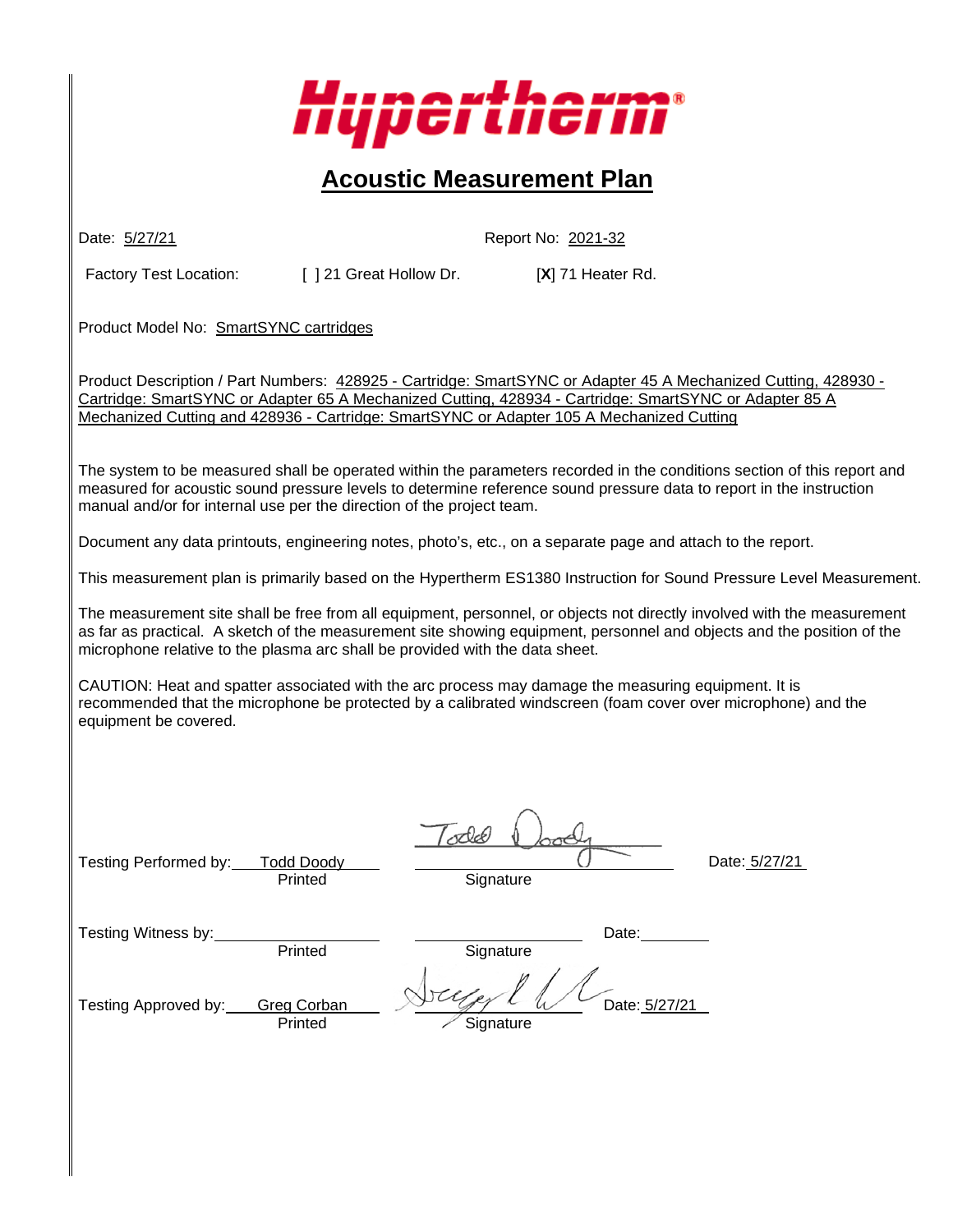## **Acoustic Measurement Procedure and Data**

Reference Document: ES1380

- 1. Complete the test condition section and set-up the equipment accordingly.
- 2. Set up the sound pressure meter parameters as described in ES1380.
- 3. Perform a confidence check of the measuring instrument using the external calibration device provided (see ES1380 for instructions). Record the calibration level and calibration factor below:



- 4. For mechanized/machine/robotic torches, position the sound pressure meter at 1 meter (39.4 inches) from the plasma arc, and on a horizontal plane 340 mm (13 1/4" inches) above the plasma arc. For manual/handheld torches, position the sound pressure meter at 0.5 meter (19.7 inches) from the plasma arc, and on a horizontal plane 340 mm (13 1/4" inches) above the plasma arc. All distances will be referenced to the approximate midpoint of the plasma arc.
- 5. Measure the sound pressure with all equipment operating, but with plasma arc off. This may require relocation or shutting down of some equipment outside the test site. The purpose of this measurement is to determine the noise generated by the equipment which is essential to the arc process and which cannot be readily placed in a position remote to the test site. Measurement time is 1 minute. Record the measurement and attach the printout to this report, mark the printout as sound pressure measurement with no arc (see ES1380 for record storage and printout instructions).
- 6. Measure the sound pressure with the equipment operating under the conditions described in the test condition section. Measurement time is 1 minute. Start the sound pressure meter first then start the operating condition. Record the measurement and attach the printout to this report. Mark the printout as sound pressure measurement in operating condition and note the microphone position (see ES1380 for record storage and printout instructions).
- 7. Reposition the sound pressure meter 90° from the original measurement position where possible. Repeat item 6.
- 8. Reposition the sound pressure meter 270° from the original measurement position where possible. Repeat item 6.
- 9. For mechanized/machine/robotic torches, where the operator station is known to be closer than 1 meter, take additional measurements at locations that best simulate actual operator positions at 1.2 meters (47.2 inches) from the ground for seated operators and at 1.5 meters (59.0 inches) from the ground for standing operators. Repeat item 6.
- 10. Where feasible continue to repeat measurements, in any direction from the plasma arc, until no hazard exits; thereby determining the safe zone without noise protection.

10a. At 2 meters. Repeat item 6 to determine if hazard exits. 10b. At 3 meters. Repeat item 6 to determine if hazard exits. 10c. At 5 meters. Repeat item 6 to determine if hazard exits.

11. Following the measurements perform a confidence check. Record the calibration level and calibration factor below:

| Calibration Level: | 94. . | <b>Calibration Factor:</b> | .9 |
|--------------------|-------|----------------------------|----|
|--------------------|-------|----------------------------|----|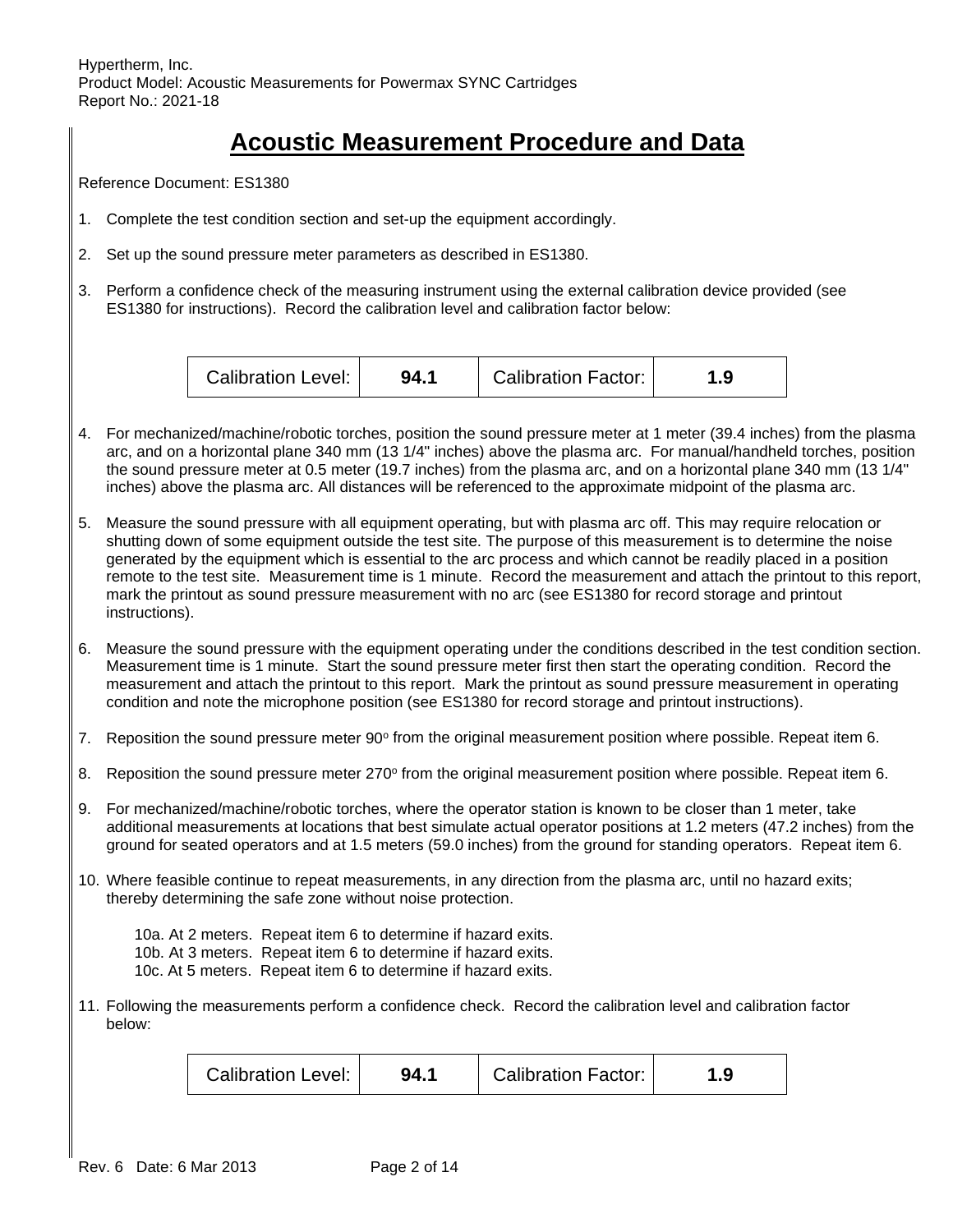Test Condition: 45A

| Torch Part Number:          | 059599                               | Power Source<br>Model Name:                                     | <b>PMX105</b><br><b>SYNC 200-</b><br><b>600V CSA</b><br><b>POWER</b><br><b>SUPPLY</b> | Power Source<br>Part Number:            | 059641                 |
|-----------------------------|--------------------------------------|-----------------------------------------------------------------|---------------------------------------------------------------------------------------|-----------------------------------------|------------------------|
| Maximum Current:            | 105A                                 | <b>Minimum</b><br>Current:                                      | 30A                                                                                   | Arc Voltage at<br>Maximum Amps:         | <b>160VDC</b><br>rated |
| Work Piece Material:        | Mild steel                           | Work Piece<br>Thickness:                                        | $\frac{1}{4}$ "                                                                       | Arc Voltage at<br>Minimum Amps:         | <b>NA</b>              |
| <b>Operating Condition:</b> | Piercing                             | Gouging                                                         | $\boxtimes$ Cutting                                                                   | <b>Bevel Cutting</b>                    | Marking                |
| Table Parameters:           | Dry                                  | $\boxtimes$ Wet<br>Water Level (above/below work piece) inches: |                                                                                       |                                         | 6" above               |
| Plasma Gas:                 | Air                                  | Shield Gas:                                                     | Air                                                                                   | Cut Flow Pres.(psi)<br>(Plasma/Shield): | 65                     |
| Cartridge P/N:              | 428925                               |                                                                 |                                                                                       |                                         |                        |
| Cut Speed IPM:              | 12                                   | Torch Height:                                                   | 1/8"                                                                                  | Cut Coupon:                             | <b>Strip cut</b>       |
| <b>Other Parameters:</b>    | Measured arc volts at 45A was 154VDC |                                                                 |                                                                                       |                                         |                        |

#### **\*Same setup for all acoustic measurements**



#### Summary of Measurements 45A

| Sound Meter Position ID: I | 0.5 <sub>m</sub><br>ambient | 0.5 <sub>m</sub><br>45A<br>cutting | 1.0 <sub>m</sub><br>45A<br>cutting | 1.5 <sub>m</sub><br>45A<br>cutting |
|----------------------------|-----------------------------|------------------------------------|------------------------------------|------------------------------------|
| Max Peak dB:               | 97.2                        | 112.7                              | 102.4                              | 100.8                              |
| LAV5 dB:                   | 72.5                        | 97.3                               | 89.3                               | 86.8                               |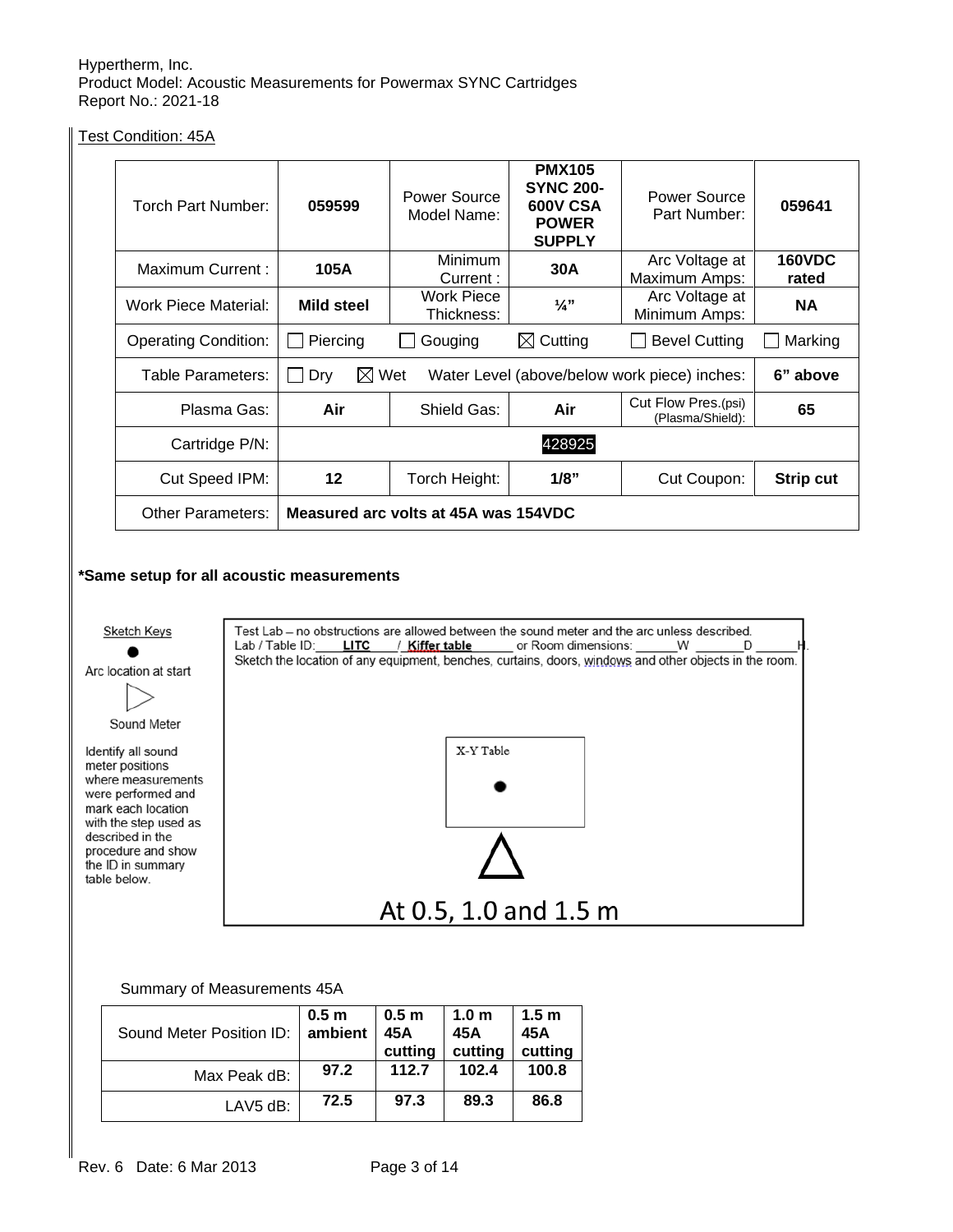Test Condition: 65A

| Torch Part Number:          | 059599                               | Power Source<br>Model Name:                                     | <b>PMX105</b><br><b>SYNC 200-</b><br><b>600V CSA</b><br><b>POWER</b><br><b>SUPPLY</b> | Power Source<br>Part Number:            | 059641                 |
|-----------------------------|--------------------------------------|-----------------------------------------------------------------|---------------------------------------------------------------------------------------|-----------------------------------------|------------------------|
| Maximum Current:            | 105A                                 | <b>Minimum</b><br>Current:                                      | 30A                                                                                   | Arc Voltage at<br>Maximum Amps:         | <b>160VDC</b><br>rated |
| Work Piece Material:        | Mild steel                           | <b>Work Piece</b><br>Thickness:                                 | $\frac{1}{2}$ "                                                                       | Arc Voltage at<br>Minimum Amps:         | <b>NA</b>              |
| <b>Operating Condition:</b> | Piercing                             | Gouging                                                         | $\boxtimes$ Cutting                                                                   | <b>Bevel Cutting</b>                    | Marking                |
| Table Parameters:           | Dry                                  | $\boxtimes$ Wet<br>Water Level (above/below work piece) inches: |                                                                                       |                                         | 6" above               |
| Plasma Gas:                 | Air                                  | Shield Gas:                                                     | Air                                                                                   | Cut Flow Pres.(psi)<br>(Plasma/Shield): | 68                     |
| Cartridge P/N:              | 428930                               |                                                                 |                                                                                       |                                         |                        |
| Cut Speed IPM:              | 12                                   | Torch Height:                                                   | 1/8"                                                                                  | Cut Coupon:                             | <b>Strip cut</b>       |
| Other Parameters:           | Measured arc volts at 65A was 153VDC |                                                                 |                                                                                       |                                         |                        |

### Summary of Measurements 65A

| Sound Meter Position ID: | 0.5 <sub>m</sub><br>65A<br>cutting | 1.0 <sub>m</sub><br>65A<br>cutting | 1.5 <sub>m</sub><br>65A<br>cutting |
|--------------------------|------------------------------------|------------------------------------|------------------------------------|
| Max Peak dB:             | 115.9                              | 106.6                              | 104.0                              |
| LAV5 dB:                 | 101.4                              | 93.8                               | 91.4                               |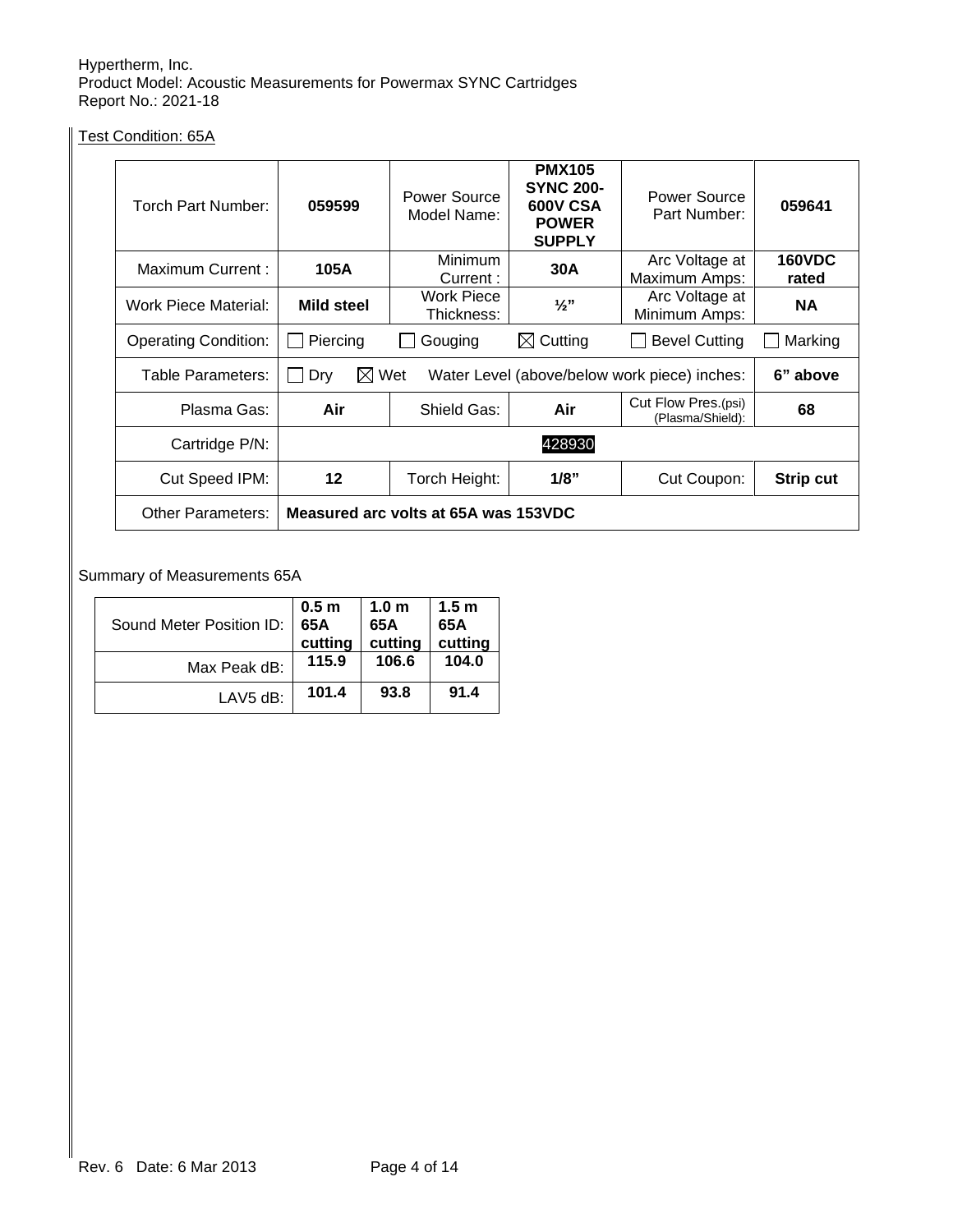Test Condition: 85A

| Torch Part Number:          | 059599                                                                             | Power Source<br>Model Name:     | <b>PMX105</b><br><b>SYNC 200-</b><br><b>600V CSA</b><br><b>POWER</b><br><b>SUPPLY</b> | Power Source<br>Part Number:            | 059641                 |
|-----------------------------|------------------------------------------------------------------------------------|---------------------------------|---------------------------------------------------------------------------------------|-----------------------------------------|------------------------|
| Maximum Current:            | 105A                                                                               | Minimum<br>Current:             | 30A                                                                                   | Arc Voltage at<br>Maximum Amps:         | <b>160VDC</b><br>rated |
| Work Piece Material:        | <b>Mild steel</b>                                                                  | <b>Work Piece</b><br>Thickness: | $\frac{1}{2}$                                                                         | Arc Voltage at<br>Minimum Amps:         | <b>NA</b>              |
| <b>Operating Condition:</b> | Piercing                                                                           | Gouging                         | $\boxtimes$ Cutting                                                                   | <b>Bevel Cutting</b>                    | Marking                |
| Table Parameters:           | $\boxtimes$ Wet<br>Dry<br>Water Level (above/below work piece) inches:<br>6" above |                                 |                                                                                       |                                         |                        |
| Plasma Gas:                 | Air                                                                                | Shield Gas:                     | Air                                                                                   | Cut Flow Pres.(psi)<br>(Plasma/Shield): | 67                     |
| Cartridge P/N:              | 428934                                                                             |                                 |                                                                                       |                                         |                        |
| Cut Speed IPM:              | 12                                                                                 | Torch Height:                   | 1/8"                                                                                  | Cut Coupon:                             | <b>Strip cut</b>       |
| Other Parameters:           | Measured arc volts at 85A was 154VDC                                               |                                 |                                                                                       |                                         |                        |

Summary of Measurements 85A

| Sound Meter Position ID: | 0.5 <sub>m</sub><br>85A<br>cutting | 1.0 <sub>m</sub><br>85A<br>cutting | 1.5 <sub>m</sub><br>85A<br>cutting |
|--------------------------|------------------------------------|------------------------------------|------------------------------------|
| Max Peak dB:             | 116.4                              | 109.2                              | 106.6                              |
| $LAV5 dB$ :              | 101.4                              | 95.9                               | 92.8                               |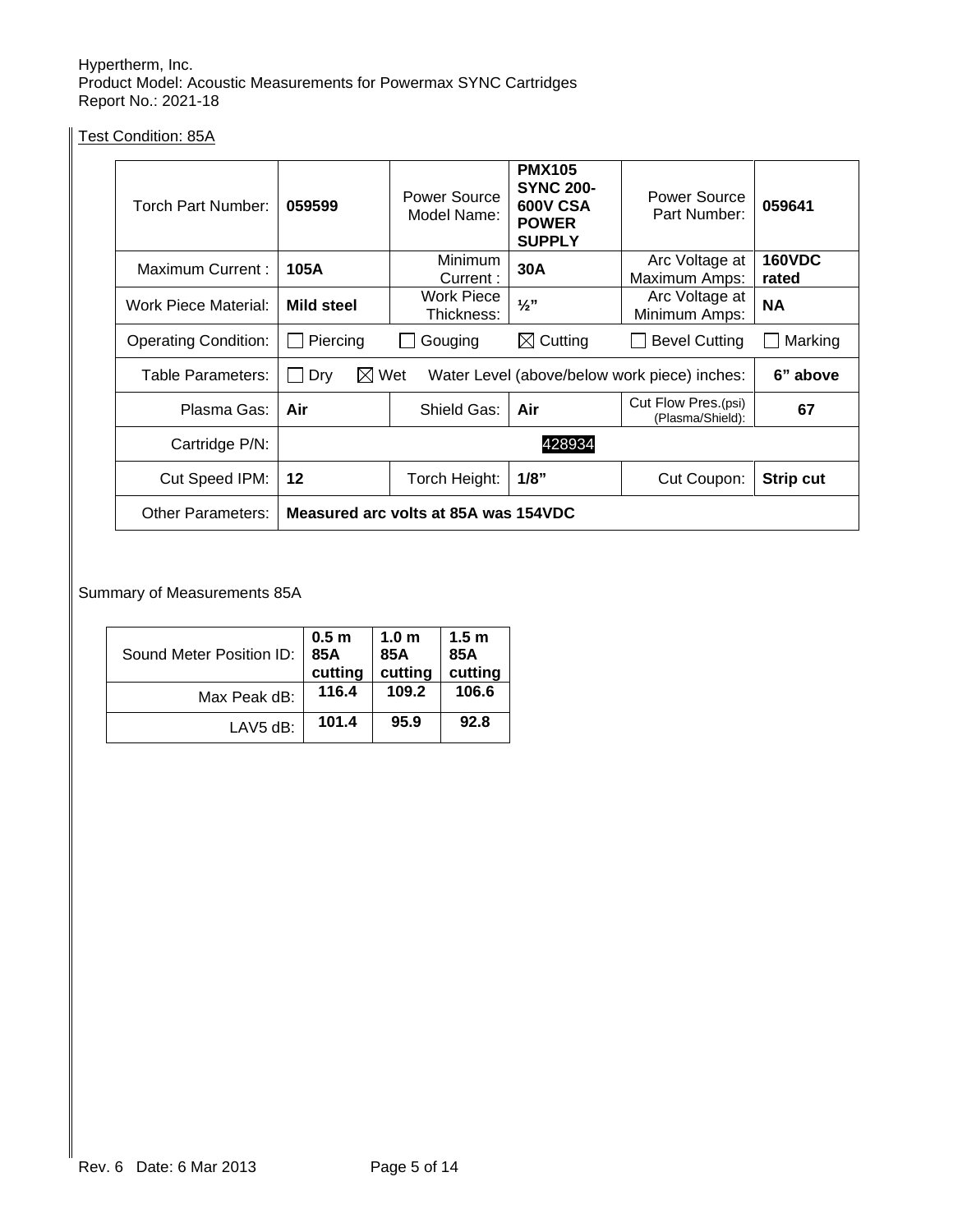Test Condition: 105A

| Torch Part Number:          | 059599                                | Power Source<br>Model Name:                                                 | <b>PMX105</b><br><b>SYNC 200-</b><br><b>600V CSA</b><br><b>POWER</b><br><b>SUPPLY</b> | Power Source<br>Part Number:            | 059641                 |
|-----------------------------|---------------------------------------|-----------------------------------------------------------------------------|---------------------------------------------------------------------------------------|-----------------------------------------|------------------------|
| Maximum Current:            | 105A                                  | Minimum<br>Current:                                                         | 30A                                                                                   | Arc Voltage at<br>Maximum Amps:         | <b>160VDC</b><br>rated |
| Work Piece Material:        | <b>Mild steel</b>                     | <b>Work Piece</b><br>Thickness:                                             | $\frac{1}{2}$ "                                                                       | Arc Voltage at<br>Minimum Amps:         | <b>NA</b>              |
| <b>Operating Condition:</b> | Piercing                              | Gouging                                                                     | $\boxtimes$ Cutting                                                                   | <b>Bevel Cutting</b>                    | Marking                |
| Table Parameters:           | Dry                                   | $\boxtimes$ Wet<br>Water Level (above/below work piece) inches:<br>6" above |                                                                                       |                                         |                        |
| Plasma Gas:                 | Air                                   | Shield Gas:                                                                 | Air                                                                                   | Cut Flow Pres.(psi)<br>(Plasma/Shield): | 72                     |
| Cartridge P/N:              | 428936                                |                                                                             |                                                                                       |                                         |                        |
| Cut Speed IPM:              | $12 \,$                               | Torch Height:                                                               | 1/8"                                                                                  | Cut Coupon:                             | <b>Strip cut</b>       |
| <b>Other Parameters:</b>    | Measured arc volts at 105A was 167VDC |                                                                             |                                                                                       |                                         |                        |

Summary of Measurements 105A

| Sound Meter Position ID: | 0.5 <sub>m</sub><br>105A<br>cutting | 1.0 <sub>m</sub><br>105A<br>cutting | 1.5 <sub>m</sub><br>105A<br>cutting |
|--------------------------|-------------------------------------|-------------------------------------|-------------------------------------|
| Max Peak dB:             | 117.1                               | 111.2                               | 109.7                               |
| LAV5 dB:                 | 103.7                               | 97.5                                | 94.9                                |

Comments: One of each amperage mechanized cutting cartridges used. Cut mode has higher output pressure settings which results in higher noise. Used a 105CSA, serial number 105-B1-21, for all cartridges as it can cut at each amperage. See following attachments for test setup and raw data.

Todd Doody<br>Test Technician: Date: 5/27/2021

Equipment Used:

Asset# 00447, Bruel & Kjaer Type 2236 Sound Meter – Calibrated on 8/13/20 and due calibration on 8/31/21 Asset# 00448, Bruel & Kjaer Type 4231 Acoustical Calibrator - Calibrated on 8/24/20 and due calibration on 8/31/21 Asset# 02555, Fluke 286 Multimeter - Calibrated on 7/30/20 and due calibration on 7/31/21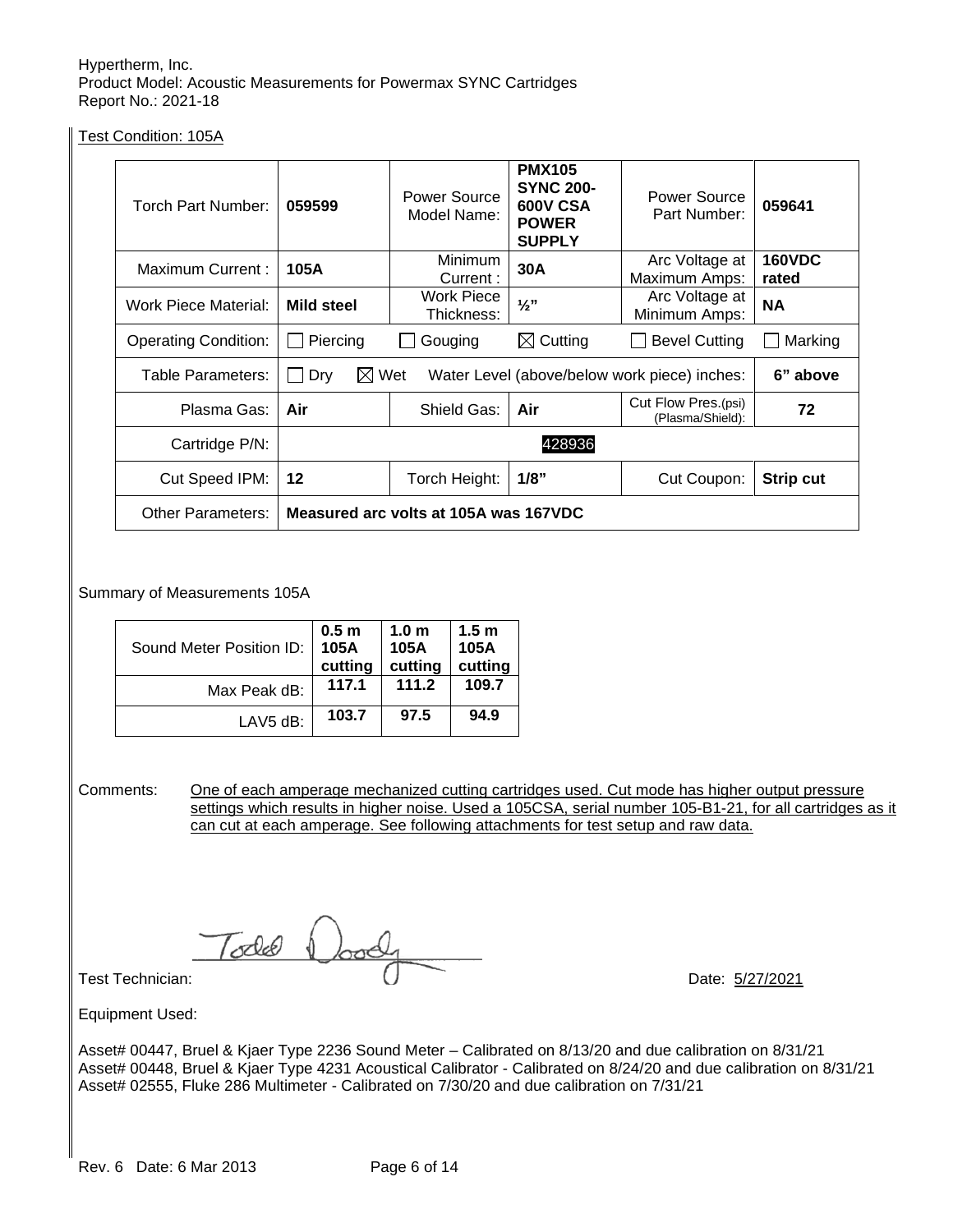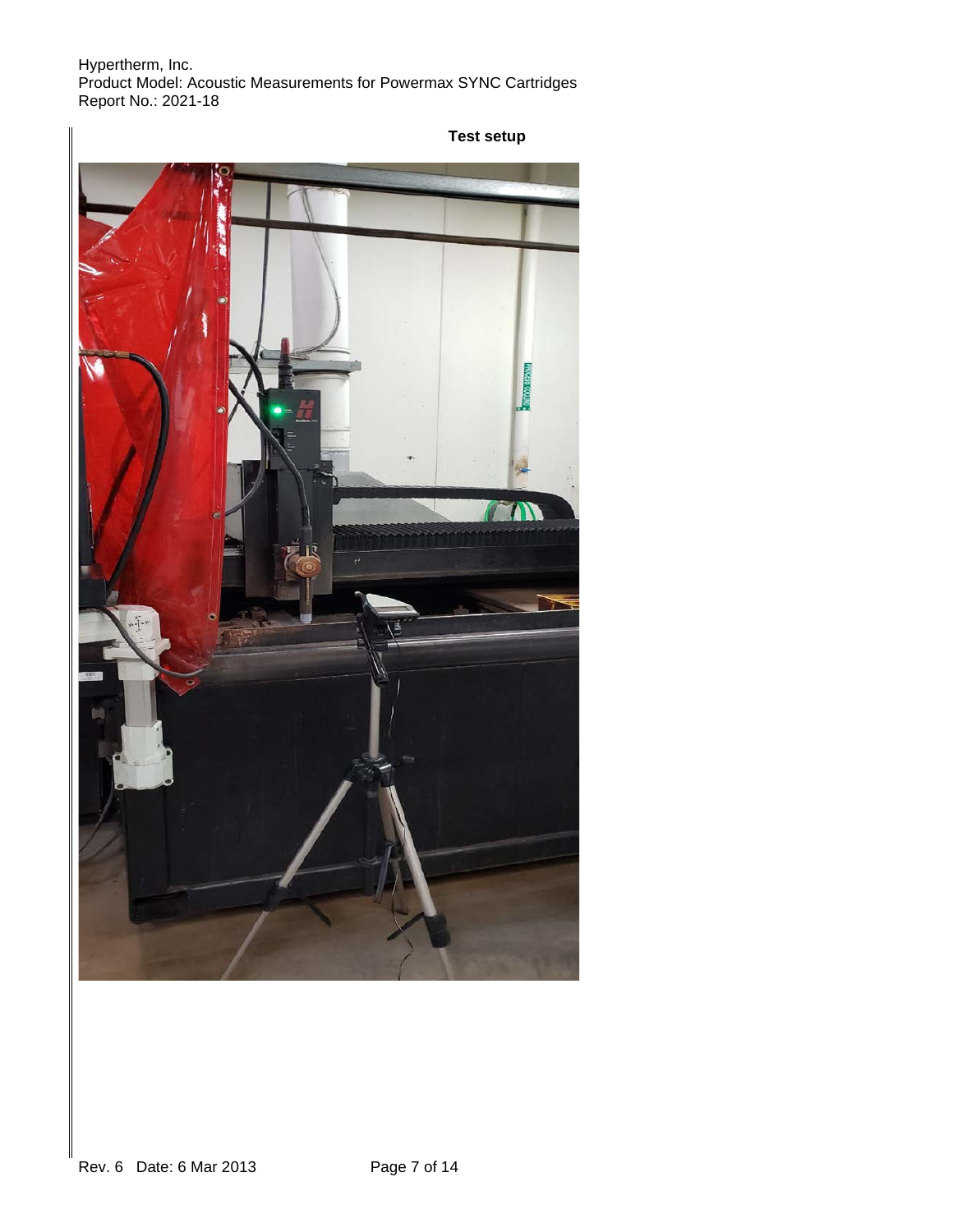**Raw test data**

 $T$ ode body

#### **------------------------ Bruel & Kjaer SLM Type 2236**

**------------------------**

### **SETTINGS:**

| S<br>60-140 dB<br><b>RMS: A</b><br>Peak: C<br><b>Ambient at 0.5 meters</b>                            |              |
|-------------------------------------------------------------------------------------------------------|--------------|
| 27 May 2021 09:18:17<br><b>Elapsed Time 0000:01:01</b><br>Pauses 0<br>Overload 0.0 %                  |              |
| 97.2 dB<br>MaxP<br>73.3 dB<br>MaxL<br>MinL<br>72.0 dB                                                 |              |
| Lav5<br>72.5 dB<br>SEL<br>N.A. dB<br>LEPd (Te= 0h01) N.A. dB                                          |              |
| L10<br>72.5 dB<br><b>L50</b><br>72.5 dB<br>L90 <b>D</b><br>72.0 dB                                    |              |
| <b>Bruel &amp; Kjaer</b><br>SLM Type 2236                                                             |              |
| <b>SETTINGS:</b>                                                                                      |              |
| 60-140 dB<br>S<br>RMS: A<br>Peak: C<br>45A cartridge at 0.5 meters<br>-----------------------         |              |
| 27 May 2021 09:21:20<br><b>Elapsed Time 0000:01:03</b><br><b>Pauses</b><br>$\bf{0}$<br>Overload 0.0 % |              |
| <b>MaxP</b><br>112.7 dB<br><b>MaxL</b><br>100.9 dB<br>MinL<br>95.4 dB                                 |              |
| 97.3 dB<br>Lav5<br><b>SEL</b><br>N.A. dB<br>LEPd (Te= 0h01) N.A. dB                                   |              |
| Date: 6 Mar 2013<br>Rev. 6                                                                            | Page 8 of 14 |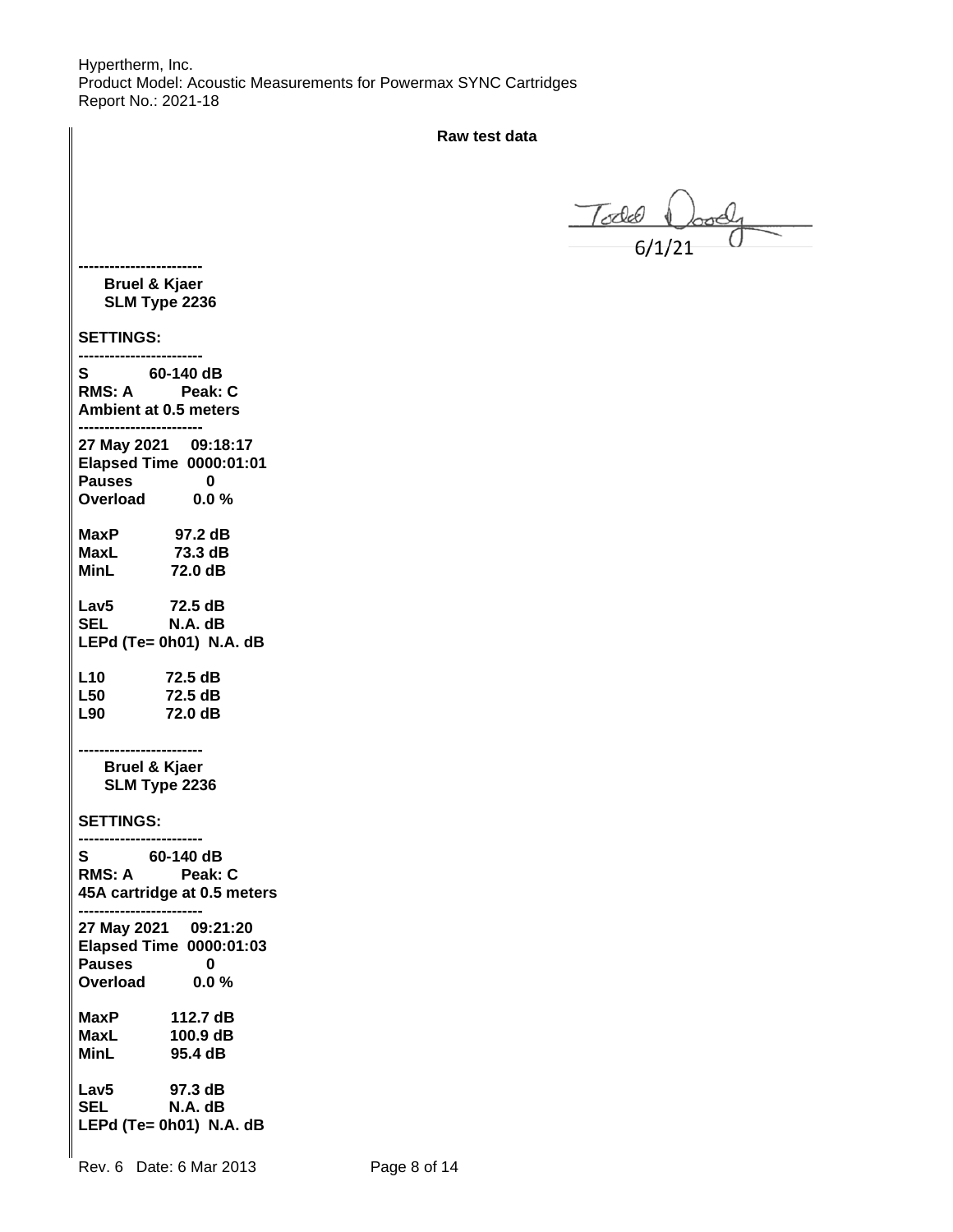$T$ odel  $\bigcup_{6/1/21}$ 

| L10<br>L50<br>L90                         | 99.5 dB<br>96.5 dB<br>95.5 dB                                          |
|-------------------------------------------|------------------------------------------------------------------------|
| <b>Bruel &amp; Kjaer</b><br>SLM Type 2236 |                                                                        |
| <b>SETTINGS:</b>                          |                                                                        |
| S 60-140 dB<br>RMS: A Peak: C             | 45A cartridge at 1.0 meter                                             |
| ್ವತ್ತ<br>Overload                         | 27 May 2021 09:23:37<br>Elapsed Time 0000:01:02<br>0<br>0.0%           |
| MaxP<br>MaxL<br>MinL                      | 102.4 dB<br>92.1 dB<br>87.5 dB                                         |
| Lav5<br><b>SEL</b>                        | 89.3 dB<br>N.A. dB<br>LEPd (Te= 0h01) N.A. dB                          |
| L10<br>L50<br>L90                         | 90.5 dB<br>89.0 dB<br>88.0 dB                                          |
| <b>Bruel &amp; Kjaer</b><br>SLM Type 2236 |                                                                        |
| <b>SETTINGS:</b>                          |                                                                        |
| S                                         | 60-140 dB<br>RMS: A Peak: C<br>45A cartridge at 1.5 meters             |
| <b>Pauses</b><br>Overload                 | 27 May 2021 09:25:29<br><b>Elapsed Time 0000:01:01</b><br>0<br>$0.0\%$ |
| MaxP<br><b>MaxL</b><br>MinL               | 100.8 dB<br>89.3 dB<br>85.9 dB                                         |
| Lav <sub>5</sub><br><b>SEL</b>            | 86.8 dB<br>N.A. dB<br>LEPd (Te= 0h01) N.A. dB                          |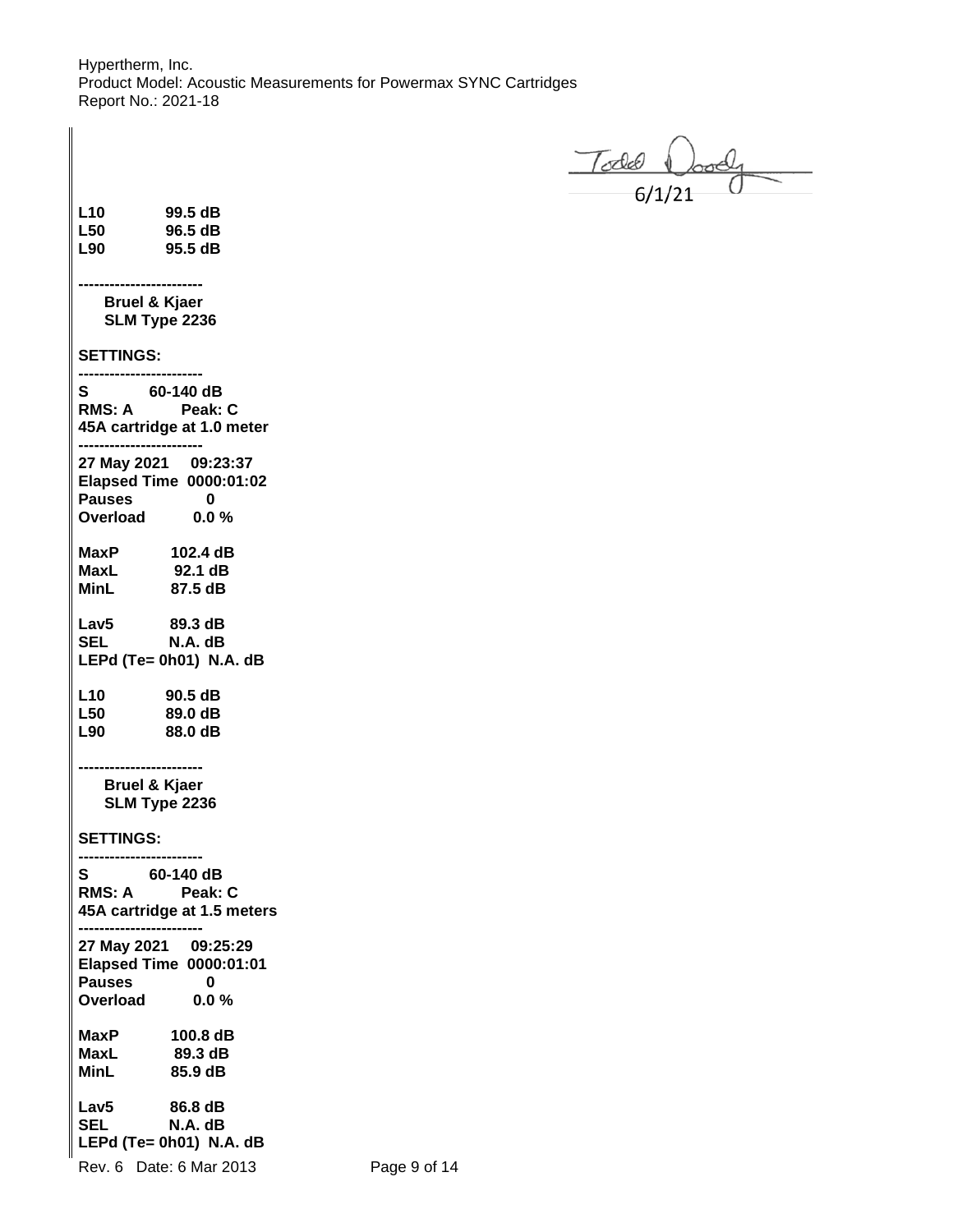$\frac{1}{640}$ 

| L <sub>10</sub><br>L <sub>50</sub><br>L90       | 88.0 dB<br>86.5 dB<br>86.0 dB                                          |
|-------------------------------------------------|------------------------------------------------------------------------|
|                                                 | Bruel & Kjaer<br>SLM Type 2236                                         |
| <b>SETTINGS:</b>                                |                                                                        |
| S.                                              | 60-140 dB<br>RMS: A Peak: C<br>65A cartridge at 0.5 meters             |
| <b>Pauses</b><br>. <sub>uuses</sub><br>Overload | 27 May 2021 09:33:15<br>Elapsed Time 0000:01:01<br>$\bf{0}$<br>0.0%    |
| MinL                                            | 99.7 dB                                                                |
| <b>SEL</b>                                      | Lav5 $101.4 \text{ dB}$<br>N.A. dB<br>LEPd (Te= 0h01) N.A. dB          |
| L <sub>10</sub><br><b>L50</b><br>L90            | 103.0 dB<br>100.5 dB<br>100.0 dB                                       |
|                                                 | <b>Bruel &amp; Kjaer</b><br>SLM Type 2236                              |
| <b>SETTINGS:</b>                                |                                                                        |
| S i<br>RMS: A                                   | 60-140 dB<br><b>Peak: C</b><br>65A cartridge at 1.0 meter              |
| <b>Pauses</b><br>Overload                       | 27 May 2021 09:35:12<br><b>Elapsed Time 0000:01:01</b><br>0<br>$0.0\%$ |
| MaxP<br>MaxL<br>MinL                            | 106.6 dB<br>96.6 dB<br>92.5 dB                                         |
| Lav5<br><b>SEL</b>                              | 93.8 dB<br>N.A. dB                                                     |

Rev. 6 Date: 6 Mar 2013 Page 10 of 14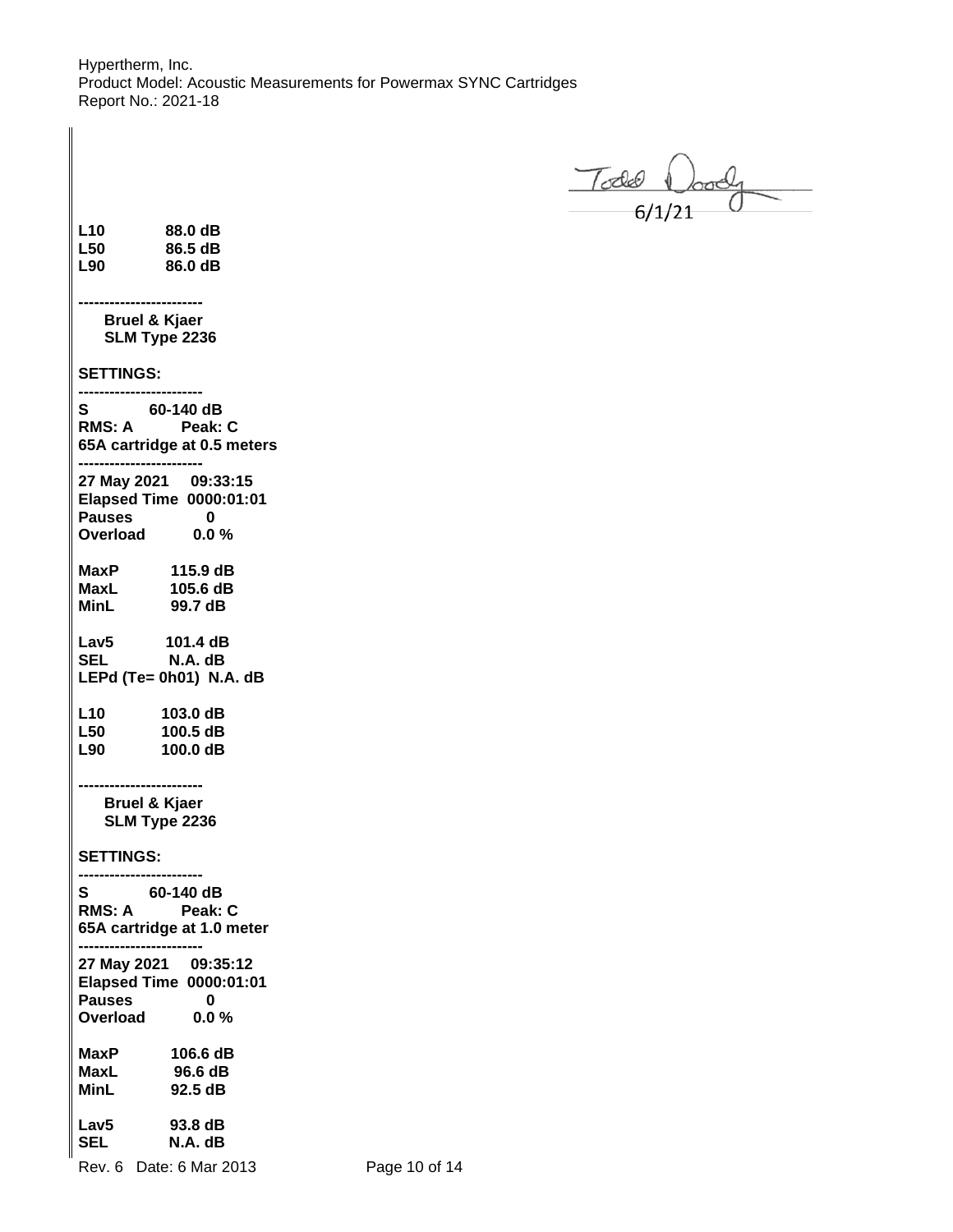$\frac{70000}{61/21}$ 

**LEPd (Te= 0h01) N.A. dB**

| L10 | 95.0 dB |
|-----|---------|
| L50 | 93.0 dB |
| L90 | 92.5 dB |

 **Bruel & Kjaer SLM Type 2236**

**------------------------**

**SETTINGS:**

| ------                                                                                                                 |
|------------------------------------------------------------------------------------------------------------------------|
| S 60-140 dB<br>RMS: A Peak: C<br>65A cartridge at 1.5 meters                                                           |
| 27 May 2021 09:37:24<br>Elapsed Time 0000:01:01<br>$\bf{0}$<br>್ಷವಾರ<br>Overload<br>0.0%                               |
| MaxP<br>104.0 dB<br>93.5 dB<br>MaxL<br>90.5 dB<br>MinL                                                                 |
| Lav5<br>91.4 dB<br>N.A. dB<br><b>SEL</b><br>LEPd (Te= 0h01) N.A. dB                                                    |
| 92.0 dB<br>L10<br>91.0 dB<br>L <sub>50</sub><br>L90<br>90.5 dB                                                         |
| <b>Bruel &amp; Kjaer</b><br>SLM Type 2236                                                                              |
| <b>SETTINGS:</b>                                                                                                       |
| $60-140 \text{ dB}$<br>RMS: A<br>Peak: C<br>85A cartridge at 0.5 meters<br>---------                                   |
| 27 May 2021 09:41:15<br>Elapsed Time 0000:01:01<br><b>Pauses</b><br>$\bf{0}$<br><sub>r</sub> auses<br>Overload<br>0.0% |
| MaxP<br>116.4 dB<br>105.1 dB<br>MaxL<br><b>MinL</b><br>99.6 dB                                                         |
| 101.4 dB<br>Lav5                                                                                                       |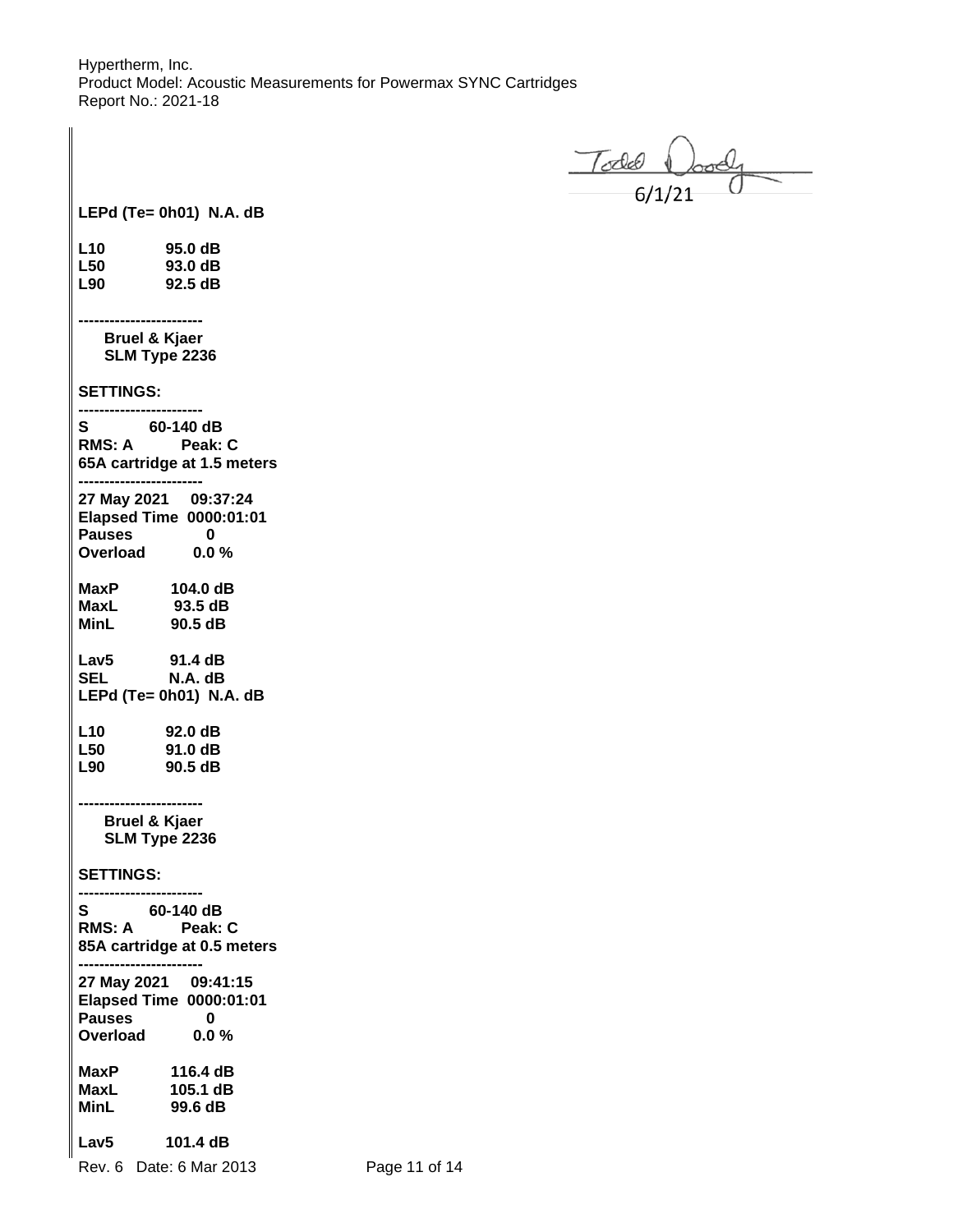$\frac{1}{10000}$   $\frac{1}{10000}$ 

**SEL N.A. dB LEPd (Te= 0h01) N.A. dB L10 103.0 dB L50 101.0 dB L90 100.0 dB ------------------------ Bruel & Kjaer SLM Type 2236 SETTINGS: ------------------------ S** 60-140 dB<br>RMS: A Peak: **Peak: C 85A cartridge at 1.0 meter ------------------------ 27 May 2021 09:46:13 Elapsed Time 0000:01:01 Pauses 0 Overload 0.0 % MaxP 109.2 dB MaxL 99.4 dB MinL 94.5 dB Lav5 95.9 dB SEL N.A. dB LEPd (Te= 0h01) N.A. dB L10 97.5 dB L50 95.5 dB L90 95.0 dB ------------------------ Bruel & Kjaer SLM Type 2236 SETTINGS: ------------------------ S 60-140 dB RMS: A Peak: C 85A cartridge at 1.5 meters ------------------------ 27 May 2021 10:25:30 Elapsed Time 0000:01:01** Pauses 0<br>Overload 0.0 % **Overload MaxP 106.6 dB MaxL 94.9 dB MinL 85.1 dB**

Rev. 6 Date: 6 Mar 2013 Page 12 of 14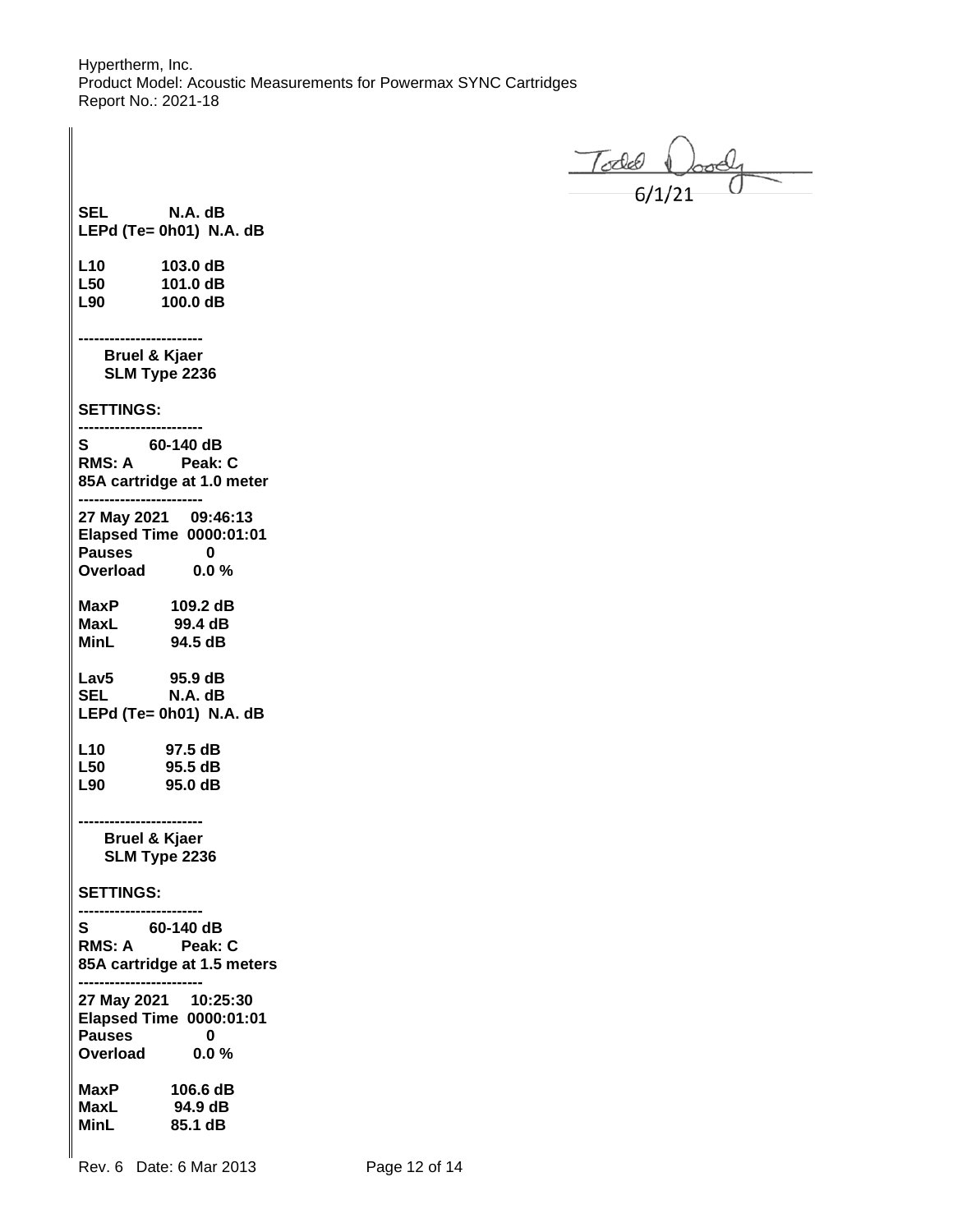$\frac{7}{640}$   $\frac{1}{21}$ 

**Lav5 92.8 dB SEL N.A. dB LEPd (Te= 0h01) N.A. dB L10 93.5 dB L50 92.5 dB L90 92.0 dB ------------------------ Bruel & Kjaer SLM Type 2236 SETTINGS: ------------------------ S** 60-140 dB<br>RMS: A Peak: C **RMS: A 105A cartridge at 0.5 meters ------------------------ 27 May 2021 10:28:27 Elapsed Time 0000:01:01** Pauses 0<br>Overload 0.0% **Overload MaxP 117.1 dB MaxL 107.2 dB MinL 101.5 dB Lav5 103.7 dB SEL N.A. dB LEPd (Te= 0h01) N.A. dB L10 105.0 dB L50 103.0 dB L90 102.0 dB ------------------------ Bruel & Kjaer SLM Type 2236 SETTINGS: ------------------------ S 60-140 dB RMS: A Peak: C 105A cartridge at 1.0 meter ------------------------ 27 May 2021 10:30:47 Elapsed Time 0000:01:02** Pauses 0<br>Overload 0.0 % **Overload MaxP 111.2 dB MaxL 100.5 dB MinL 69.9 dB**

Rev. 6 Date: 6 Mar 2013 Page 13 of 14